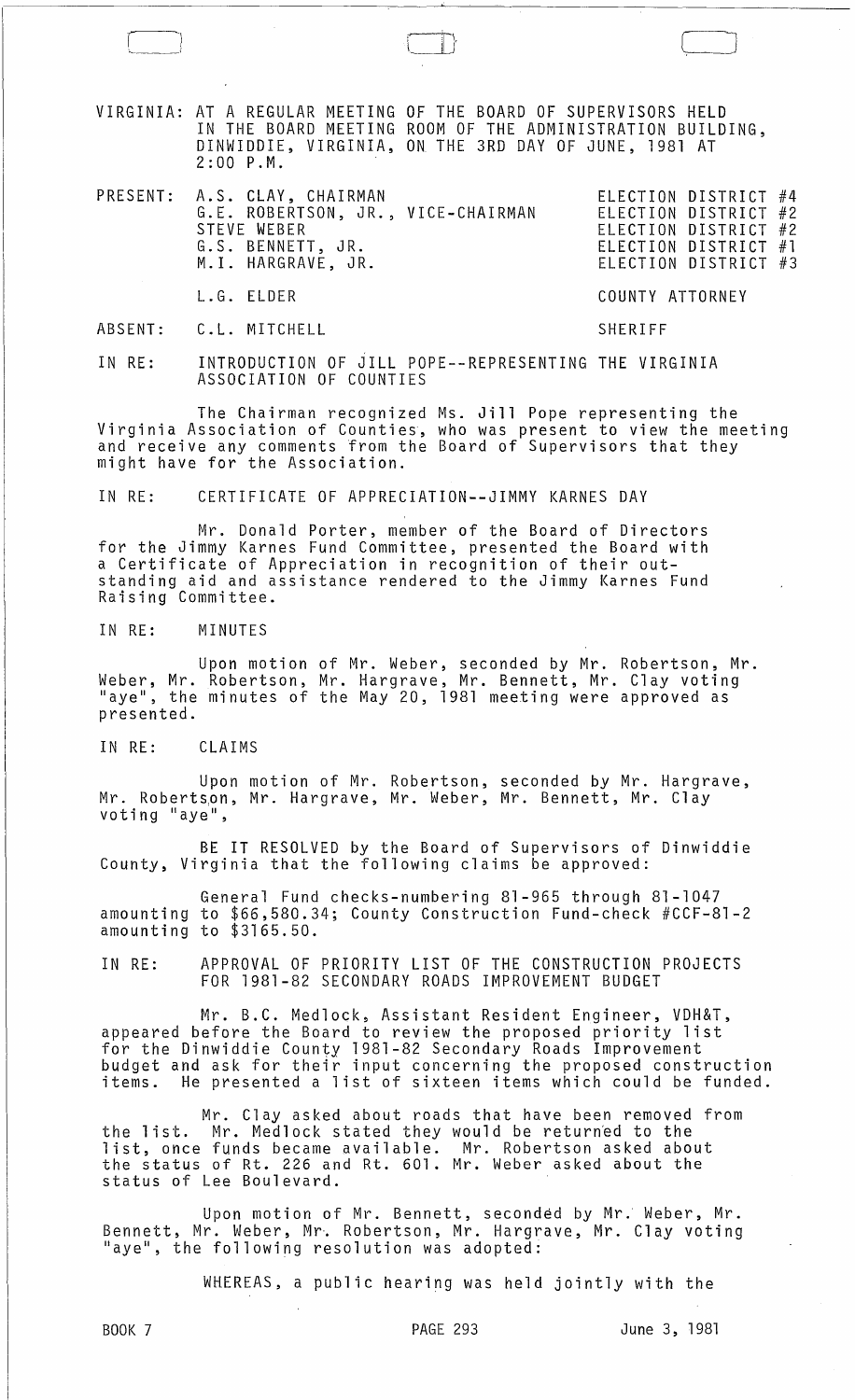Virginia Department of Highways and Transportation on May 6, 1981 to receive public input on the 1981-82 Secondary Roads Improvement budget; and

WHEREAS, the Board of Supervisors met with representatives of the VDH&T in a workshop session on June 3, 1981 to discuss the construction priorities for the 1981-82 Secondary Roads Improvement budget; and

WHEREAS, after giving consideration to the comments made at the public hearing and recommendations from the VDH&T representatives, the Board of Supervisors concurs with the priorities as listed in the 1981-82 Secondary Roads Improvement budget;

NOW, THEREFORE BE IT RESOLVED by the Board of Supervisors of Dinwiddie County, Virginia that the priority list of the construction projects for Dinwiddie County's 1981-82 Secondary Roads Improvement budget be adopted as presented by the VDH&T.

IN RE: "CHANGES IN SECONDARY SYSTEM DUE TO RELOCATION & CON-STRUCTION ON ROUTE 605"

Upon motion of Mr. Robertson, seconded by Mr. Bennett, Mr. Robertson, Mr. Bennett, Mr. Weber, Mr. Hargrave, Mr. Clay voting "aye", the following resolution was adopted:

WHEREAS, Secondary Route 605, from Route 604 to 1.917 Mi. S.W. Int. Rt. 604, a distance of 1.917 miles, has been altered, and a new road has been constructed and approved by the State Highway Commissioner, which new road serves the same citizens as the road so altered; and

WHEREAS, certain sections of this new road follow new locations, these being shown on the attached sketch titled, "Changes in Secondary System Due to Relocation and Construction on Route 605, Project 0605-026-163, C502 dated at Richmond, Virginia May 20, 1981."

NOW, THEREFORE BE IT RESOLVED by the Board of Super- visors of Dinwiddie County, Virginia that the portions of Secondary Route 605, i.e., Sections 12, 13, 14, 15, 16, 17, 18, 19, 20, 21 shown in red on the sketch titled, "Changes in Secondary System Due to Relocation and Construction on Route 605, Project 0605-026-163,C502 dated at Richmond, Virginia May 20, 1981, a total distance of 1.31 miles be, and hereby is, added to the Secondary System of State Highways, pursuant to Section 33-141 of the Code of Virginia of 1950 as amended; and

BE IT FURTHER RESOLVED by the Board of Supervisors of Dinwiddie County, Virginia that the sections of old location, i.e, Sections 1,3,4,5,6,7,8,9,10, shown in blue on the afore-mentioned sketch, a total distance of 0.97 miles, be, and the same hereby is, abandoned as a public road, pursuant to Section 33-76.12 of the Code of Virginia of 1950 as amended; and

BE IT FURTHER RESOLVED by the Board of Supervisors of Dinwiddie County, Virginia that the State Highway Commission be requested to take the necessary action to discontinue the sections of old location, i.e., Sections 2 and 11, shown in yellow on the afore-mentioned sketch, a total distance of 0.25 miles, as a part of the Secondary System Highways as provided in Section 33.76.7 of the Code of Virginia of 1950 as amended.

IN RE: REVIEW OF 1981 ROADVIEWER'S REPORT

The County Administrator reviewed the Roadviewer's Report for 1981, outlining those roads which were carried over from past consideration. The list consisted of twelve roads of which five were subdivisions. He advised the Board that they now needed to prioritize these roads for consideration for funding.

Mr. Robertson asked if the usual procedure was to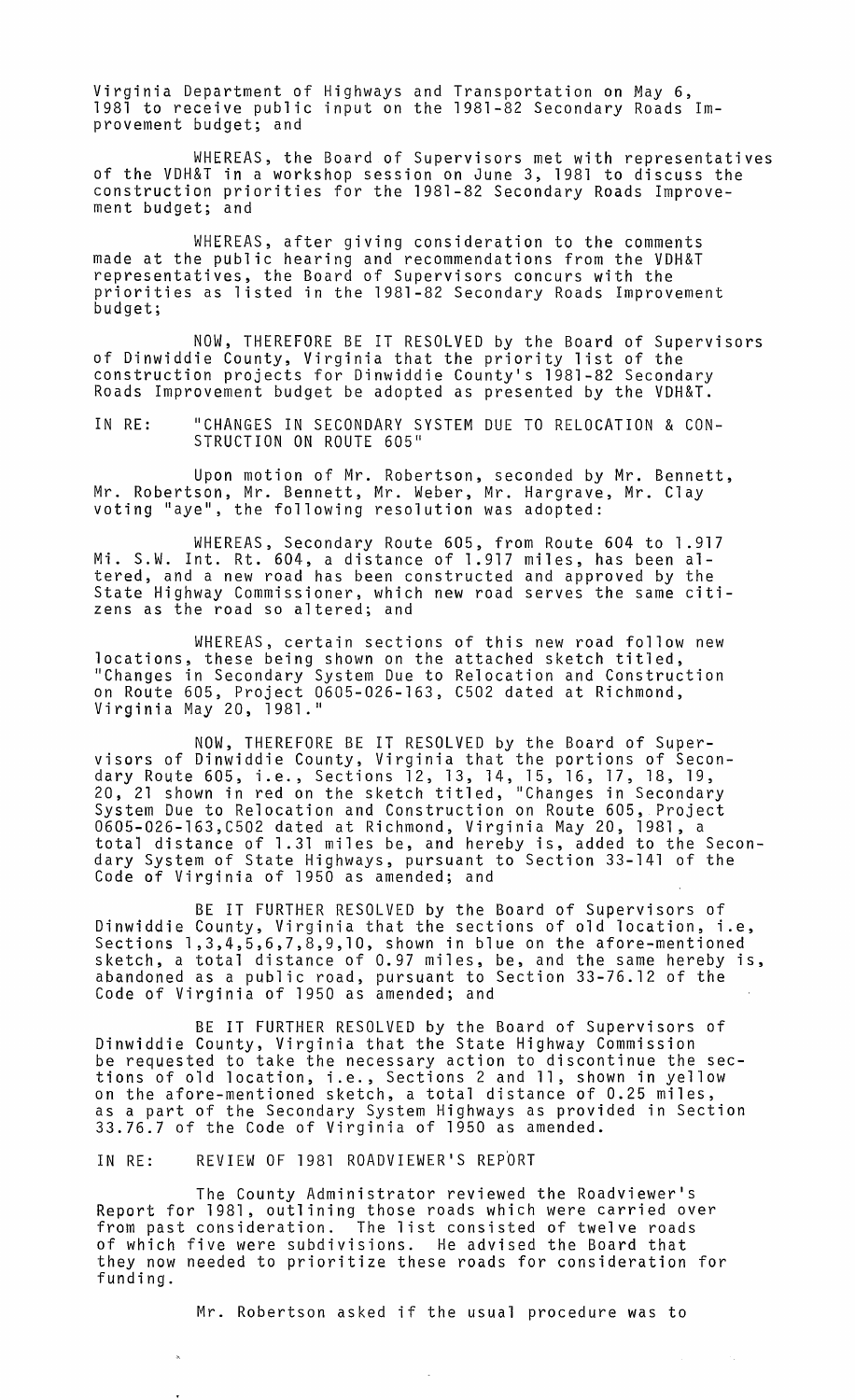first consider those that were carried over from the past year. He was advised that in the past, it has usually been handled that way.

Mr. Hargrave stated that he felt the members should look at all the roads in terms of length, cost, need, and people served to make a decision on priorities.

 $\overline{r}$  $~\Box~$ 

(

 $L_{\perp}$ 

Mr. Bennett asked how much money was available for rural additions. Mr. Medlock stated that \$30,000 to \$40,000 would be available plus \$18,000 carried over from the present<br>budget year.

Mr. Robertson stated that he agreed with Mr. Hargrave; however, he felt they should look at the roads where people have a real need now, i.e., the Walker Road. Mrs. Olethia Walker, a contributing landowner, appeared before the Board to review the condition of the Walker Road off Rt. 601 and what she had done personally to enable people to use the road. Mr. John Shands and Mr. O.L. Birdsall, contributing landowners, appeared on behalf of the Shands Road.

The Board instructed the County Administrator to obtain information on length, cost, people being served, and need on each road for the Board to consider at a later meeting. Mr. Clay<br>suggested that the Board take a day to go out and actually view suggested that the Board take a day to go out and actually view

Mr. Weber thanked the Highway Department and the Roadviewers for their work.

IN RE: TRANSFER OF 1980-81 UNEXPENDED SECONDARY ROADS RURAL ADDITION FUNDS

Upon motion of Mr. Hargrave, seconded by Mr. Bennett, Mr. Hargrave, Mr. Bennett, Mr. Weber, Mr. Robertson, Mr. Clay voting<br>"aye",

BE IT RESOLVED by the Board of Supervisors of Dinwiddie County, Virginia that the Virginia Department of Highways and Transportation transfer any unexpended rural addition funds in the 1980-81 Secondary Roads budget for Dinwiddie County to the 1981-82 Secondary Roads budget.

IN RE: DISPOSAL OF DEAD ANIMALS BY VDH&T

A question arose at a previous meeting concerning the Highway Department's policy on disposing of dead animals. Mr. Medlock advised the Board that if the animal was wearing a collar with a name on it, they would try to notify the owner. However, they did not try to locate the owner if the dog only had a county tag. He also stated that they were cutting down on the dog patrol,<br>and would only be running it Monday through Friday. Mr. Hargrave<br>asked the Department if they picked up a dog with a county tag only if they would send the tag to the County Administrator's office for possible identification through the dog license records. Mr. Medlock agreed.

IN RE: BUILDING INSPECTOR

Mr. James L. Blaha presented his report for the month of May, 1981.

IN RE: TREASURER

Mrs. Margaret W. Lewis presented her report for the month of May, 1981.

IN RE: TRANSFER OF FUNDS TO GENERAL FUND

Upon motion of Mr. Hargrave, seconded by Mr. Robertson, Mr. Hargrave, Mr. Robertson, Mr. Weber, Mr. Bennett, Mr. Clay we have grave, we hoper cool, me. weber, me. bennett, me. clay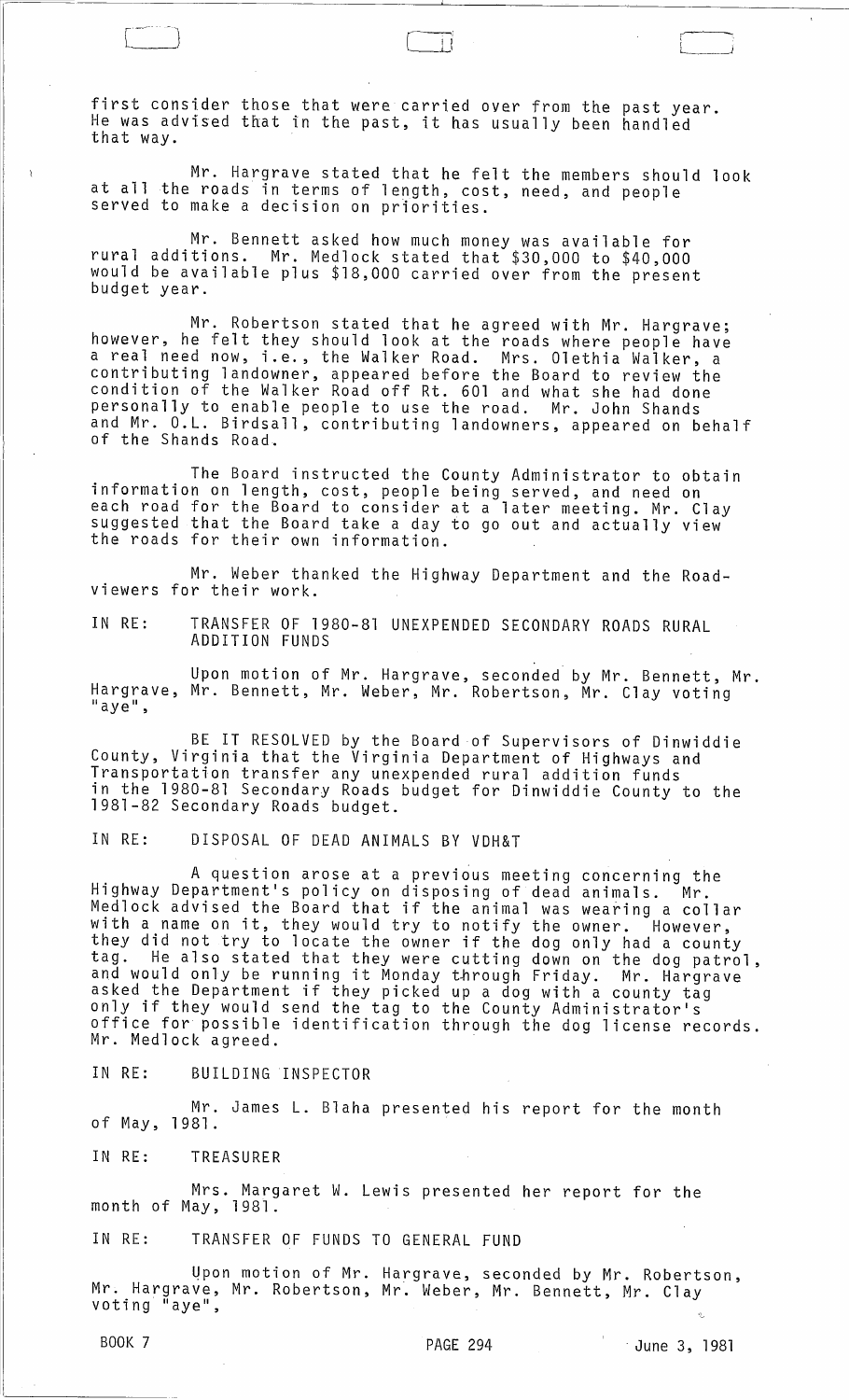BE IT RESOLVED by the Board of Supervisors of Dinwiddie County, Virginia that the Treasurer be authorized to transfer the present balance of \$291,582.34 in the 1% Local Sales Tax Fund and the payment to be received June 15, 1981 for Local Sales Tax to the General Fund; and

BE IT FURTHER RESOLVED by the Board of Supervisors of Dinwiddie County, Virginia that the Treasurer be authorized to transfer the balance of \$5,703.57 in the Retirement and Insurance Account to the General Fund.

## IN RE: ANIMAL WARDEN

 $\sim 10^{11}$  km s  $^{-1}$ 

 $\sim \gamma_{\rm th}$ 

Mr. L.A. Brooks, Jr., presented his report for the month of May, 1981. Mr. Hargrave asked Mr. Brooks why the number of dogs picked up was low as compared to previous months. Mr. Brooks advised the Board that he had spent more time answering complaints than usual.

IN RE: ADOPTION OF GUIDELINES FOR LIVESTOCK AND POULTRY CLAIMS

The County Administrator and County Attorney presented to the Board a proposed set of guidelines for their consideration concerning processing livestock and poultry claims. These guidelines were taken directly from the State Code.

Mr. Robertson asked if the claimant took his case to court and was turned down, would the County still be liable to pay the claim. The County Attorney advised him that it would depend upon the reason the claim was turned down.

Mr. Bennett asked if the present claim form included a question as to whether the claimant carried insurance on the livestock or fowl killed. The County Administrator stated that if the guidelines were adopted, the present claim form would have to be changed and that question would be addressed.

Mr. Hargrave questioned the practicability of guideline #3 concerning the claimant exhausting all legal remedies against the owner of the dog. He stated that this might cause people to restrain from giving out information.

Upon motion of Mr. Robertson, seconded by Mr. Hargrave, Mr. Robertson, Mr. Hargrave, Mr. Weber, Mr. Bennett, Mr. Clay voting "aye", the following guidelines for processing Livestock and Poultry claims were adopted:

- 1. The claimant has furnished evidence within sixty days of discovery of the quantity and value of the dead or injured livestock and the reasons the claimant believes that death or injury was caused by a dog.
- 2. The Animal Warden or other officer shall have been notified of the incident within seventy-two hours of its discovery.
- 3. The Claimant first has exhausted his legal remedies against the<br>owner, if known, of the dog doing the damage for which compenowner, if known, of the dog doing the damage for which compen- sation under this section is sought. Exhaustion shall mean a judgment against the owner of the dog upon which an execution has been returned unsatisfied.
- 4. If there are not sufficient moneys in the dog fund to pay these claims, they shall be paid in the order they are received when moneys become available.
- 5. Upon payment under this section, the local governing body shall be subrogated to the extent of compensation paid ,to the right of action to the owner of the livestock or poultry against the owner of the dog and may enforce the same in an appropriate action at law.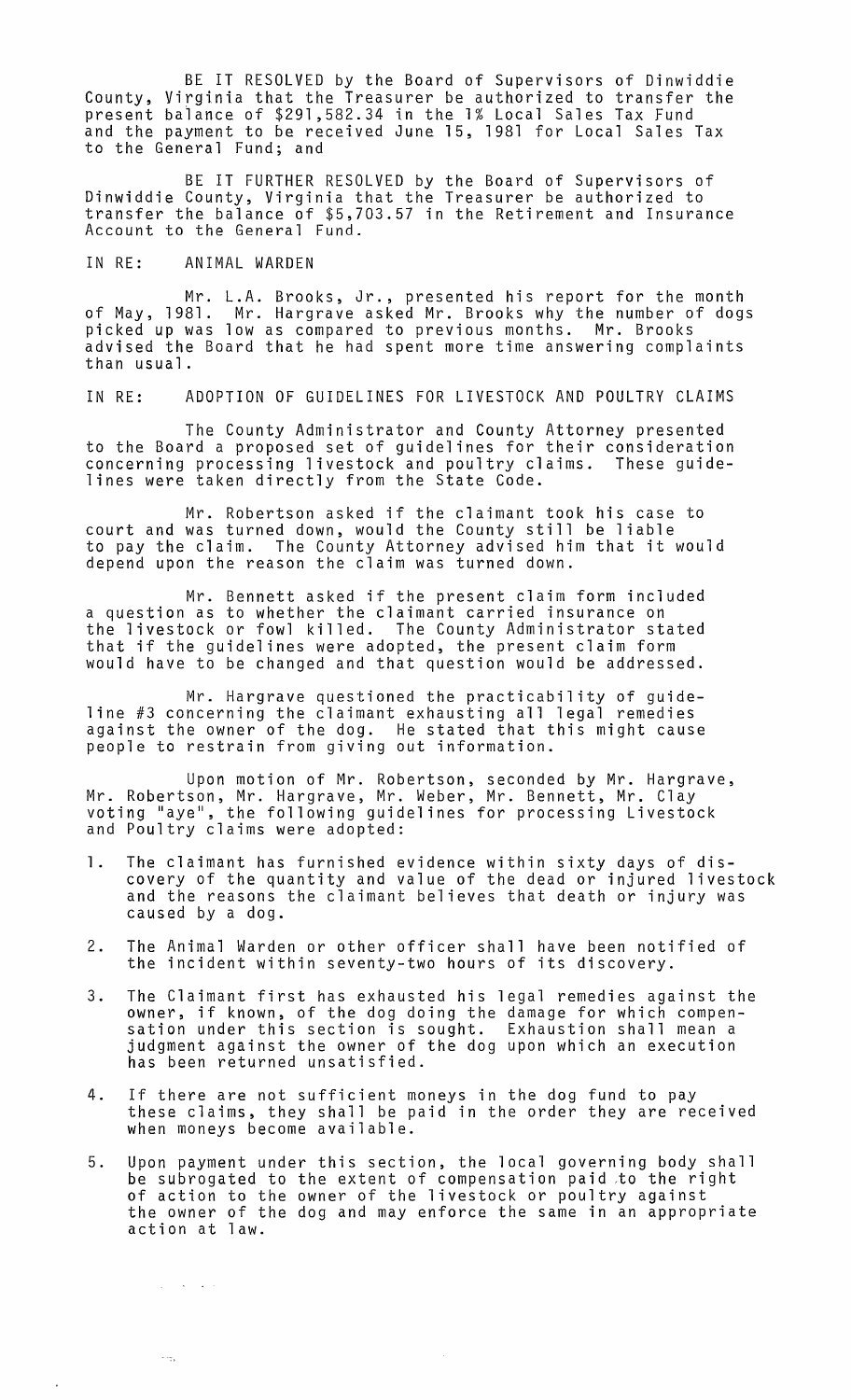### IN RE: RELEASE AGREEMENT--COUNTY ADMINISTRATION BUILDING

Upon motion of Mr. Hargrave, seconded by Mr. Weber, Mr. Hargrave, Mr. Weber, Mr. Bennett, Mr. Robertson, Mr. Clay voting "aye", the-Chairman was authorized to sign the following agreement on behalf of the County:

#### RELEASE AGREEMENT

This Agreement made by and between Dinwiddie County Board of Supervisors (hereafter Dinwiddie) and United States Fidelity and Guaranty Company (hereafter USF&G).

## WITNESSETH:

Whereas, Dinwiddie entered into a contract with W.F. Hamm Construction Company (hereafter Hamm), for the construction of a County Administration Building located at Dinwiddie, Virginia; and

WHEREAS, USF&G, as surety, furnished a certain Performance Bond and Payment Bond Number 66-0120-1041-76 on behalf of Hamm to Dinwiddie; and

WHEREAS, on or about January 30, 1980, Hamm was notified by Dinwiddie that they had failed to comply with the terms and conditions of the contract between Dinwiddie and Hamm and called upon USF&G, a surety for Hamm, to fulfill Hamm's obligation to Dinwiddie under USF&G's Surety Bond; and

WHEREAS, the parties hereto desire to settle all claims which now exist or may hereafter arise out of the foregoing matters;

NOW, THEREFORE, in consideration of the mutual covenants, promises and agreements herein contained, the parties mutually agree as follows: .

1. USF&G will pay to Dinwiddie the sum of Six Thousand Dollars (\$6,000.00). Upon such payment USF&G will be released from all of its obligations under the aforesaid bond with regard to the performance of the work contracted for by Hamm with Dinwiddie.

2. USF&G will not be released from the provisions of said bond regarding payment to laborers and material men for any amounts due at the time of the cancellation of Hamm's contract by Dinwiddie. In the event any laborer or material supplier of Hamm files suit against Dinwiddie, USF&G agrees to undertake defense of Dinwiddie and to hold Dinwiddie harmless therefrom, provided all suit papers pertaining thereto are furnished USF&G within the time provided for filing responsive of pleadings.

3. USF&G agrees to hold Dinwiddie harmless from any loss or expense caused by any creditors of Hamm claiming an interest in the unpaid balance of the Hamm-Dinwiddie contract price, subject to the notice as in "2".

4. The aggregate liability of the USF&G to Dinwiddie laborers and material men under its bond and under this agreement remains the amount of USF&G's bond penalty. All sums heretofore paid by USF&G to laborers, material men, or others in the performance of this contract and all sums paid pursuant to this agreement shall not, in the aggregate, exceed the bond penalty. In the event the bond penalties are paid by the USF&G under the obligations imposed by the bonds and this agreement, the USF&G will have no further obligations nor liabilities to Dinwiddie under this agreement or the performance bond and to third party beneficiaries under the labor and material payment bond. The bond penalties are \$997,111.00 under the performance bond and \$997,111.00 under the labor and material payment bond.

5. It is the intention of the parties that this understanding shall not prejudice any of the rights or remedies of either Dinwiddie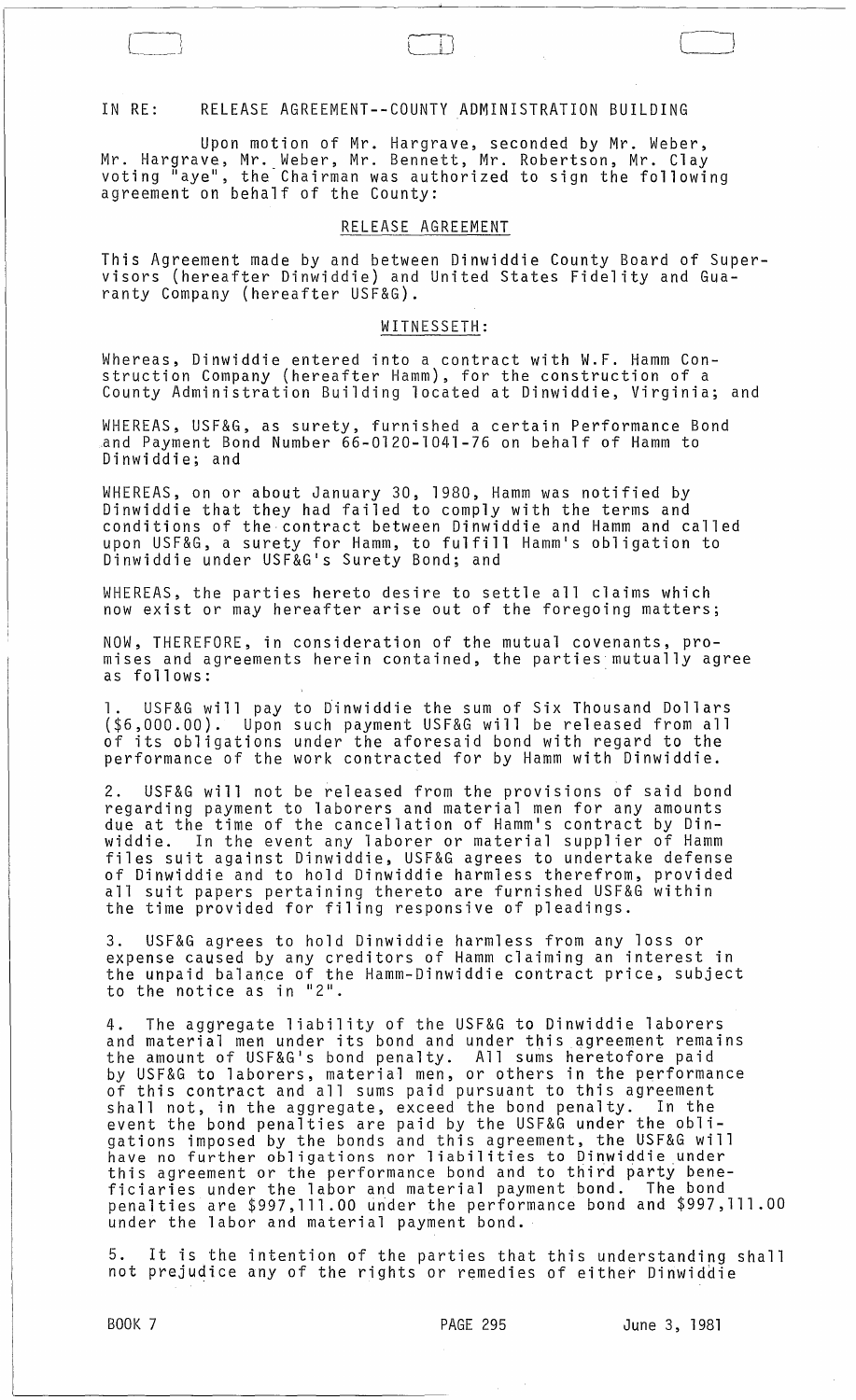or USF&G in defending any claims, or by asserting any claims, or counter claims against Hamm. The sole intention of the parties hereto being to settle the claims among themselves arising out of the Hamm-Dinwiddie contract and the bond issued by USF&G.

In Witness' Whereof, the parties hereto have executed this agreement in their respective corporate names by duly authorized representatives.

Witness

Dinwiddie County Board of Supervisors

Witness

**DATE** 

UNITED STATES FIDELITY & GUARANTY CO.

 $By$ 

DATE

 $\omega$  ,  $\omega$ 

 $\sim$   $\omega_{\rm g}$ 

IN RE: AUTHORIZATION TO ADVERTISE INCREASE IN LAW LIBRARY FUND FEE

The County Administrator advised the Board that H.B. 1289 allows a governing body by ordinance to increase the costs charged for civil suits from \$1 to \$2. These fees are collected and used for the Law Library Fund.

Upon motion of Mr. Weber, seconded by Mr. Bennett, Mr. Weber, Mr. Bennett, Mr. Hargrave, Mr. Robertson, Mr. Clay voting "aye", the County Attorney was instructed to draft for advertisement an amendment to Sec. 2-2, Chapter 2, Article I of the County Code to increase the Law Library Fund fee in Civil Suits to Two Dollars (\$2.00).

IN RE: DISCUSSION OF PUBLIC LIBRARY IN SCHOOLS

The County Administrator advised the Board that in a previous meeting, a question arose about housing a public library in the county high school. He stated that in 1973, the Board considered locating the public library in the high school vs. joining the Appomattox Regional Library. He cited three main reasons why the County chose to join the Appomattox Regional Library:

- 1. Federal Aid Title II and State Aid Funds cannot be comingled with other funds.
- 2. A public library may be located in a school; however, it must be a completely separate entity.
- 3. The State Code indicates that any county may enter into a contract with a state supported institute of higher learning which did not include a high school.
- IN RE: EXECUTIVE SESSION

Upon motion of Mr. Hargrave, seconded by Mr. Robertson, Mr. Hargrave, Mr. Robertson, Mr. Weber, Mr. Bennett, Mr. Clay voting "aye", pursuant to Sec. 2.1-344(6) of the Virginia Freedom of Information Act, the Board moved into Executive Session at 3:25 P.M. to discuss "legal matters". The Board reconvened into Open Session at 4:30 P.M.

IN RE: RECESS

Upon motion of Mr. Hargrave, seconded by Mr. Weber, Mr. Hargrave, Mr. Weber, Mr. Bennett, Mr. Robertson, Mr. Clay voting "aye", the Board recessed at 4:30 P.M. to reconvene at 7:00 P.M. at the Dinwiddie Senior High School.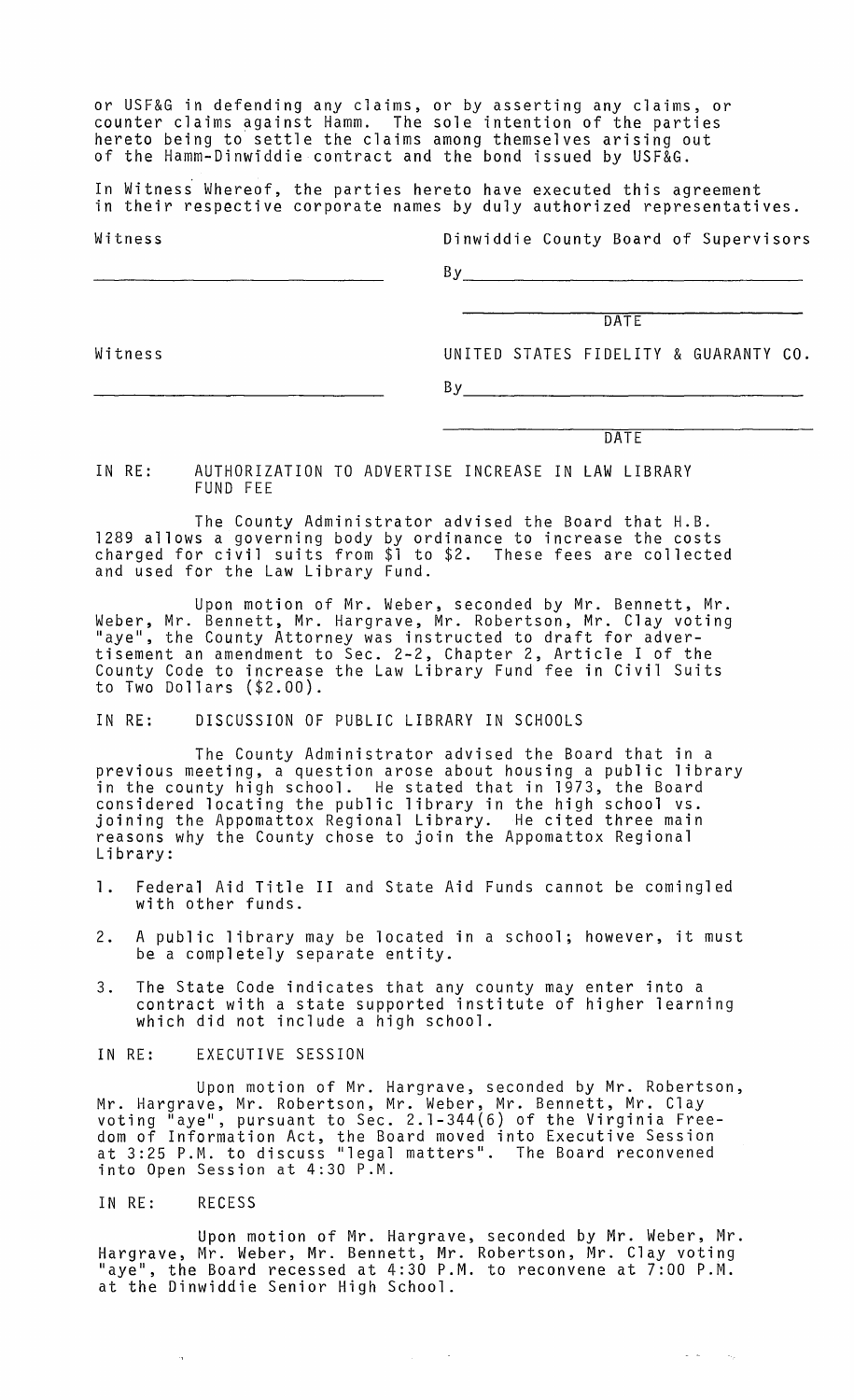# IN RE: PUBLIC HEARING--1981 TAX RATE

This being the time and place as advertised in the Progress-Index on Sunday, May 17, 1981; Monday, May 18, 1981; and Tuesday, May 26, 1981 for the Board of Supervisors to conduct a public hearing on the 1981 tax rate.

A tax rate of \$.82 on real estate and \$5.50 on personal property is proposed.

Public comment was received in conjunction with the 1981-82 budget and are recorded under that section.

IN RE: PUBLIC HEARING--1981-82 BUDGET

This being the time and place as advertised in the Progress-Index on Sunday, May 17, 1981; Monday, May 18, 1981; and Tuesday, May 26, 1981 for the Board of Supervisors to conduct a public hearing on the 1981-82 Dinwiddie County budget.

The Chairman announced that action on the budget and tax rate would not be taken following the public hearing. This action is scheduled for June 24, 1981 at 8:00 P.M.

The County Administrator outlined the income and high-<br>lighted significant changes over last year's budget.

<sup>t</sup> The following people made comments or asked questions concerning the budget and proposed tax levies:

Mrs. Vivian Zaruba; Mrs. Cornelia Roberts; Mr. Donald Andrews; Mr. Henry G. Walker, Sr., Mr. J.W. Crumpler; Mr. Richard Earl, Sr.; Mr. Leo Wright; Mr. Karl Crowder; Mr. Ivan Beville, Mr. John Sowers; Mr. Andie Perdue; Mr. John Scarborough; Mr. Joe P. Lewis; Mrs. June Crumpler; Mr. James Winbush; Mrs. Faye Spiers; Mr. John Carr; Mr. Edgar P. Jones; Mr. Beasley Jones.

Mr. Weber stated that last year, the School budget was cut \$400,000 and teachers received a 10 to 11% salary increase. This year, the budget is only being cut \$266,000 and the Superintendent has stated that salary increases will be affected. Mr. Weber stated that he hoped the School Board can find other things to cut and allow the teachers their 9% increase.

Mr. Robertson thanked the citizens for coming. He said the County has not actually lost \$274,000 in revenue; it has been transferred to the homeowner. He stated that the Board was going to work further on the budget and he had learned two things from the citizens. One was that they wanted less government<br>and the other is they don't want Land Use.

Mr. Bennett stated that he appreciated the public comments and would look hard to find other areas to reduce expenditures. He said that as a Board member, he was in a difficult position. He indicated the Board had worked hard on the budget and he felt some comments were unjustified by seeing the budget only one time. He further stated that he felt Land Use was good for the citizens. He pointed out that the Board was honestly trying to cut the budget and that while other areas may have lower tax rates, they were also being reassessed every year. He felt the proposed salary increase was about equal to other areas. He also stated that he wished the citizens would come to more of the meetings and make the Supervisors aware of what they wanted.

Mr. Clay stated that he wished the citizens would call him to discuss their concerns.

IN RE: ADJOURNMENT

Upon motion of Mr. Hargrave, seconded by Mr. Weber, Mr. Hargrave, Mr. Weber, Mr. Robertson, Mr. Bennett, Mr. Clay voting<br>"aye", the meeting adjourned at 9:42 P.M.

 $\Box$